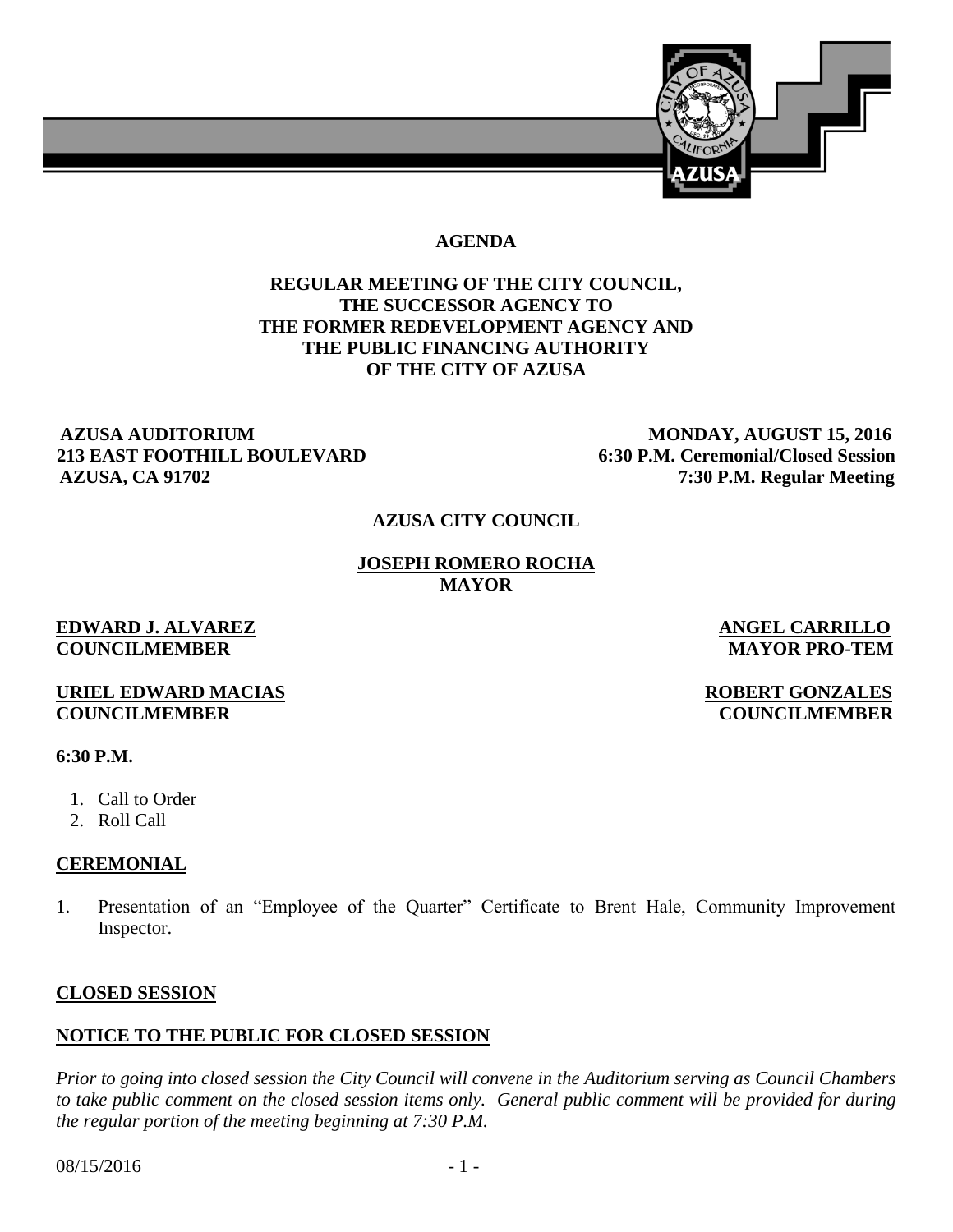# 1. **PUBLIC EMPLOYEE PERFORMANCE EVALUATIONS – Pursuant to California Government Code, Section 54957.**

Title(s): City Manager

2. **CONFERENCE WITH LEGAL COUNSEL – THREAT OF LITIGATION/POSSIBLE INITIATION OF LITIGATION – Pursuant to California Government Code, Sections 54956.9(d)(2) & (d)(4).** 1 Potential Case – Dispute with Waste Management regarding payment of landfill.

#### 3. **CONFERENCE WITH LEGAL COUNSEL – ANTICIPATED LITIGATION – Pursuant to California Government Code, Sections 54956.9(d)(2).** 1 Potential Case.

# **7:30 P.M. - REGULAR MEETING OF THE CITY COUNCIL, THE SUCCESSOR AGENCY AND THE PUBLIC FINANCING AUTHORITY.**

# **NOTICE TO THE PUBLIC FOR REGULAR MEETING**

*In compliance with Government code Section 54957.5, copies of staff reports or other written documentation relating to each item of business referred to on the Agenda are on file in the Office of the City Clerk - 213 E. Foothill Blvd.; copies for public view are at the Azusa City Library - 729 N. Dalton Ave., Azusa Police Department Lobby - 725 N. Alameda Ave., and the City of Azusa Web Page www.ci.azusa.ca.us. Persons who wish to speak during the Public Participation portion of the Agenda or on a Public Hearing item, shall fill out a card requesting to speak and shall submit it to the City Clerk prior to 7:30 P.M.; cards submitted after will not be accepted.* 

# **A. PRELIMINARY BUSINESS**

- 1. Call to Order
- 2. Roll Call
- 3. Flag Salute
- 4. Invocation Reverend Jesse Aramburo, Canyon Christian Fellowship
- 5. Closed Session Report by the City Attorney

# **B. PUBLIC PARTICIPATION**

*This time has been set aside for persons in the audience to make public comments on items within the subject matter jurisdiction of the council/agency board that are not listed on this agenda or are listed on this agenda as an item other than a public hearing item. Members of the audience will have the opportunity to address the city council/agency board about public hearing items at the time the public hearing is held. Under the provisions of the Brown Act, the council/agency board is prohibited from taking action on oral requests, but may refer the matter to staff or to a subsequent meeting. The council/agency board will respond after public comment has been received. Each person or representative of a group shall be allowed to speak without interruption for up to five (5) continuous minutes, subject to compliance with applicable meeting rules. Questions to the speaker or responses to the speaker's questions or comments shall be handled after the speaker has completed his/her comments. Public Participation will be limited to sixty (60) minutes.*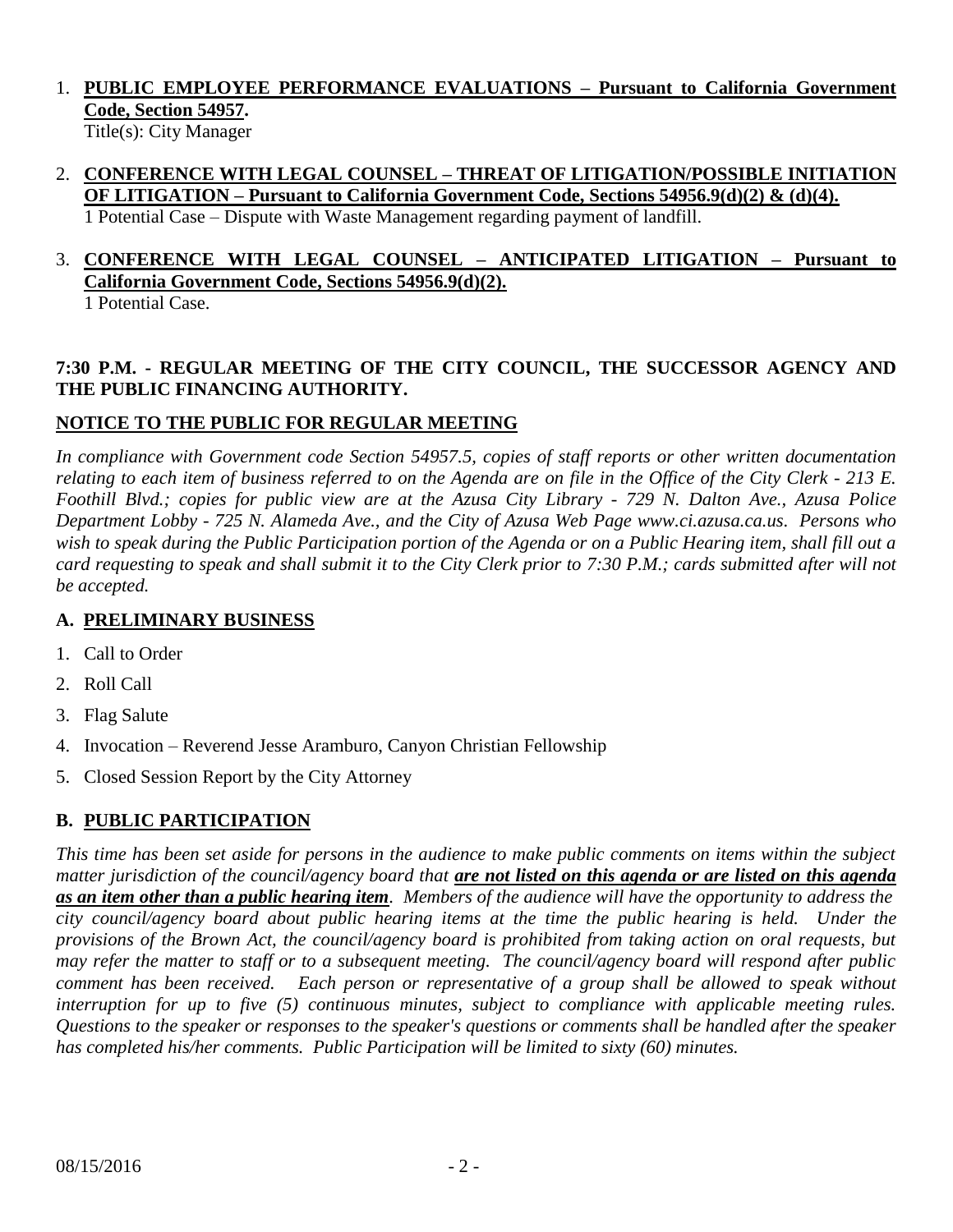# **C. REPORTS, UPDATES, AND ANNOUNCEMENTS FROM STAFF/COUNCIL**

- 1. Presentation from Robert Cruz of SoCalGas Company on Energy Reliability.
- 2. City Clerk: Request for City Council to set a time and date to hold the interviews of applicants received for City Commissioners.
- 3. City Manager: Request to form an Ad-Hoc Committee to review Scholarship Applications.

# **D. SCHEDULED ITEMS**

#### 1. **PUBLIC HEARING - FIRST READING OF ORDINANCE NO. 2016-O6 – AMENDING SECTION 88.38.040(D) AND ADDING SECTION 88.38.085 TO THE AZUSA MUNICIPAL CODE TO AUTHORIZE BILLBOARDS RELOCATION AGREEMENTS.** *This ordinance is exempt from review under the California Environmental Quality Act ("CEQA"), pursuant to Sections 15060(c)(2) (the activity will not result in a direct or reasonably foreseeable indirect physical change in the environment) and 15060(c)(3) (the activity is not a project as defined in Section 15378) of the CEQA Guidelines, California Code of Regulations, Title 14, Article 3, because it has no potential for resulting in physical change to the environment, directly or indirectly. In addition, further CEQA review will be conducted at such time as a billboard relocation project is proposed on a specific site.*

# **RECOMMENDED ACTION:**

Open the Public Hearing, receive public testimony, close the Public Hearing; and Introduce for first reading Ordinance No. 2016-O6, amending section 88.38.040(D) and adding section 88.38.085 to the Azusa Municipal Code to authorize billboards relocation agreements.

#### 2. **PUBLIC HEARING - FIRST READING OF ORDINANCE NO. 2016-O7 - AMENDING AND RESTATING ARTICLE XVII OF THE AZUSA MUNICIPAL CODE REGARDING REGISTRATION AND MAINTENANCE OF VACANT AND ABANDONED COMMERCIAL, INDUSTRIAL PROPERTY AND OTHER RESIDENTIAL PROPERTIES.** *This ordinance is exempt*

*from review under the California Environmental Quality Act ("CEQA"), pursuant to Sections 15060(c)(2) (the activity will not result in a direct or reasonably foreseeable indirect physical change in the environment) and 15060(c)(3) (the activity is not a project as defined in Section 15378) of the CEQA Guidelines, California Code of Regulations, Title 14, Article 3, because it has no potential for resulting in physical change to the environment, directly or indirectly.*

# **RECOMMENDED ACTION:**

Open the Public Hearing, receive public testimony, close the Public Hearing; and Introduce for first reading Ordinance No. 2016-O7, amending and restating Article XVII – Registration and Maintenance of Vacant and Abandoned Commercial, Industrial and Other Residential Properties.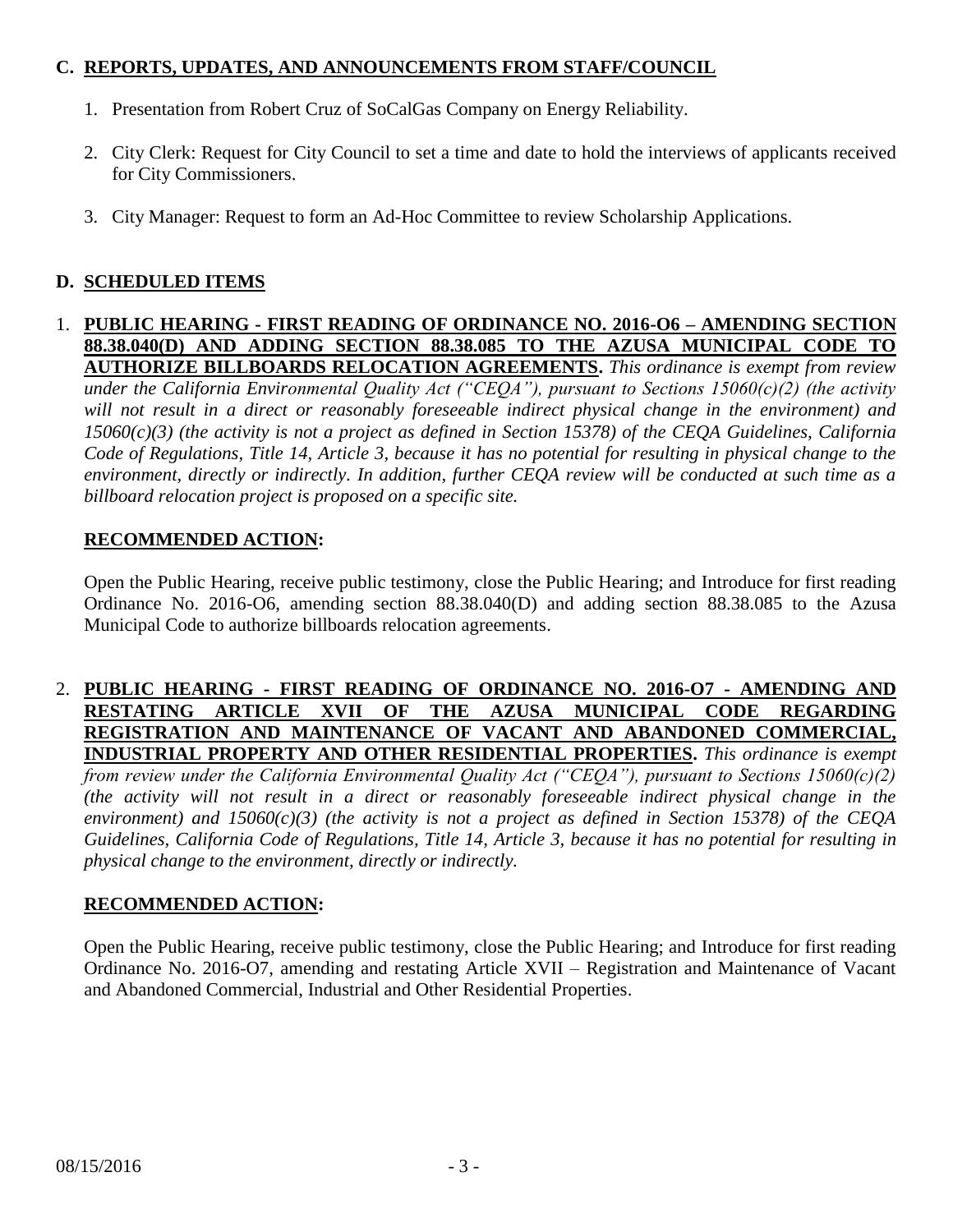3. **ACCEPTANCE OF TITLE TO HILLSIDE LAND NORTH OF THE ROSEDALE PROJECT, CONVEYANCE OF SAID LAND TO AZUSA-RMC JOINT POWERS AUTHORITY, APPOINTMENT OF TWO JOINT POWERS AUTHORITY BOARD MEMBERS, AND APPROVAL OF OPERATING MEMORANDUM NO. 2 TO DEVELOPMENT AGREEMENT WITH ROSEDALE LAND PARTNERS.** *This project is exempt from review under the California Environmental Quality Act ("CEQA"), pursuant to Sections 15307 – Protection of Natural Resources) of the CEQA Guidelines, California Code of Regulations, Title 14, Article 3, because it has no potential for resulting in physical change to the environment, directly or indirectly and merely preserves existing natural resources.*

#### **RECOMMENDED ACTION**:

Approve the City Manager's Execution of Certificate of Acceptance of Title to Hillside Property North of Rosedale Project; approve the City Manager's Execution of Grant Deed Conveying Hillside Property North of Rosedale Project to the Azusa-RMC Joint Powers Authority; appoint two Members of the City Council to the Azusa-RMC Joint Powers Authority Board of Directors; and approve the City Manager's Execution of Operating Memorandum No. 2 to Development Agreement with Rosedale Land Partners, in a form acceptable to the City Attorney, on behalf of the City.

#### **E. CONSENT CALENDAR**

The *Consent Calendar adopting the printed recommended actions will be enacted with one vote. If Councilmembers or Staff wish to address any item on the Consent Calendar individually, it will be considered under SPECIAL CALL ITEMS.*

# 1. **MINUTES OF THE SPECIAL MEETING OF JUNE 27, 2016 AND REGULAR MEETING OF JULY 18, 2016.**

#### **RECOMMENDED ACTION:**

Approve minutes as written.

# 2. **RESOLUTION AUTHORIZING PAYMENTS OF WARRANTS BY THE CITY. RECOMMENDED ACTION**:

Adopt Resolution No. 2016-C54 allowing certain claims and demands and specifying the funds out of which the same are to be paid.

#### 3. **HUMAN RESOURCES ACTION ITEMS.**

#### **RECOMMENDED ACTION**:

Approve the Personnel Action Requests in accordance with the City of Azusa Civil Service Rules and applicable Memorandum of Understanding(s).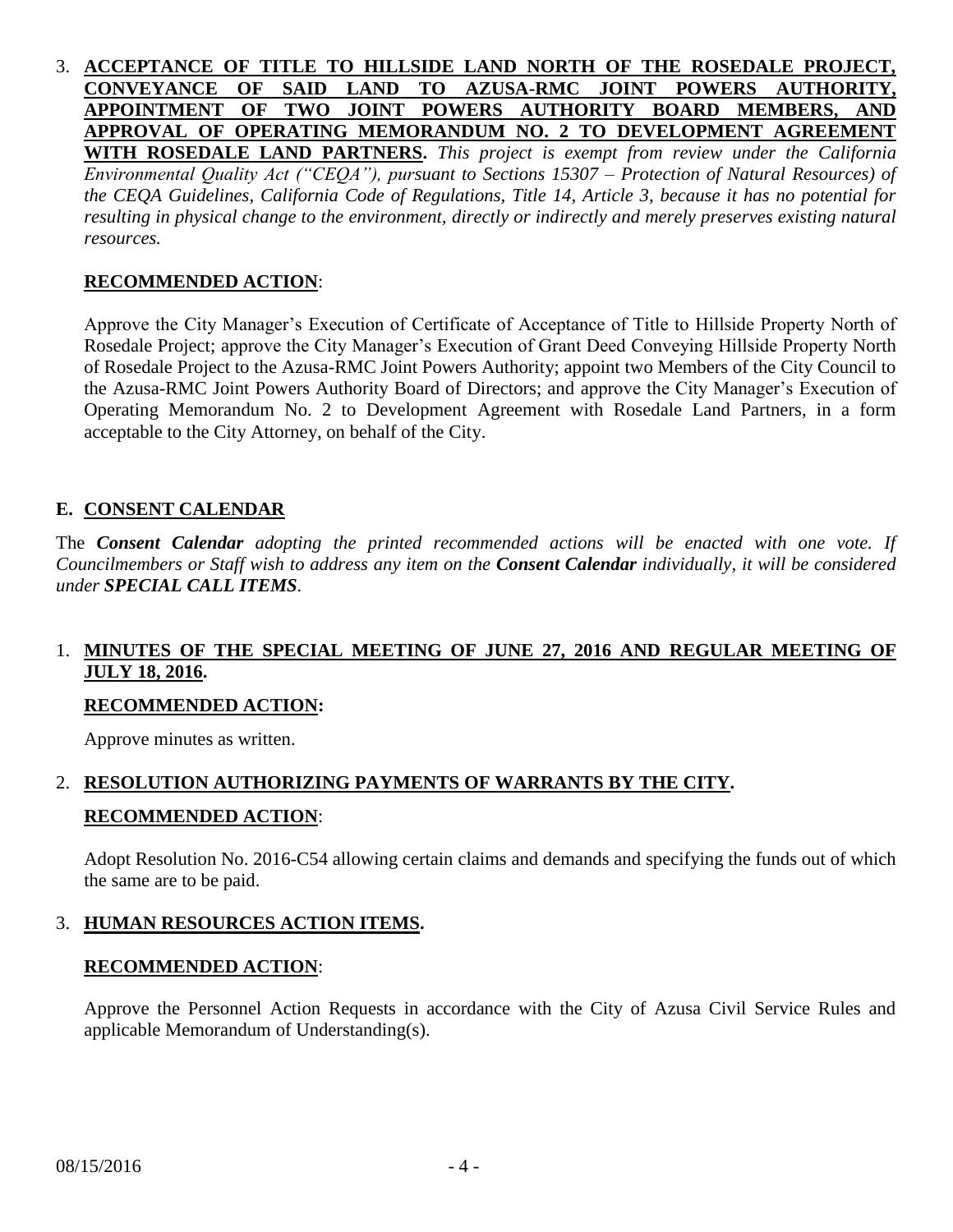# 4. **REQUEST TO APPROVE PURCHASE EXERCISE EQUIPMENT AT PIONEER AND MEMORIAL PARKS FROM GREENFIELD'S OUTDOOR FITNESS.**

#### **RECOMMENDED ACTION**:

Waive the competitive bidding process as authorized under Azusa Municipal Code Section 2.521(a) and approve the purchase of exercise equipment from Greenfield's Outdoor Fitness, in the amount not to exceed \$87,264.97 and authorize the City Manager to execute all documents necessary to effectuate the purchase of exercise equipment.

# 5. **APPROVAL OF AGREEMENT BETWEEN AZUSA PACIFIC UNIVERSITY (APU) AND THE CITY OF AZUSA FOR UNIVERSITY RESOURCE OFFICER (URO) SERVICES.**

# **RECOMMENDED ACTION**:

Approve an agreement between the City of Azusa and APU to provide a full-time police officer to serve as a University Resource Officer (URO) for the 2016-2017 APU undergraduate academic school year and authorize the City Manager to execute the agreement with APU, in a form acceptable to the City Attorney, on behalf of the City.

# 6. **APPROVE LEASE OF A TRUCK FROM ENTERPRISE FLEET MANAGEMENT.**

#### **RECOMMENDED ACTION**:

Waive the competitive bidding process as authorized under Azusa Municipal Code Section 2.521(a) and approve a lease contract with Enterprise Fleet Management for the lease of one (1) truck through the use of a bid with TIPS-USA; and authorize the City Manager to execute a lease agreement with Enterprise Fleet Management, in a form acceptable to the City Attorney, on behalf of the City.

# 7. **APPROVAL OF OFF-CAMPUS FEDERAL WORK STUDY PROGRAM AGREEMENTS WITH AZUSA PACIFIC UNIVERSITY.**

#### **RECOMMENDED ACTION:**

Approve an amendment to the agreement with Azusa Pacific University for Azusa Reads, Writes, Counts & Azusa Calculates; approve an amendment to the agreement with Azusa Pacific University for Kids on the Move/Computer Lab Training Programs; and authorize the City Manager to execute the amendments, in a form acceptable to the City Attorney, on behalf of the City.

#### 8. **ACCEPTANCE OF A GRANT FROM LOS ANGELES COUNTY AREA AGENCY ON AGING FOR THE SENIOR CENTER ELDERLY NUTRITION PROGRAM.**

#### **RECOMMENDED ACTION**:

Accept the grant award from Los Angeles County Area Agency on Aging.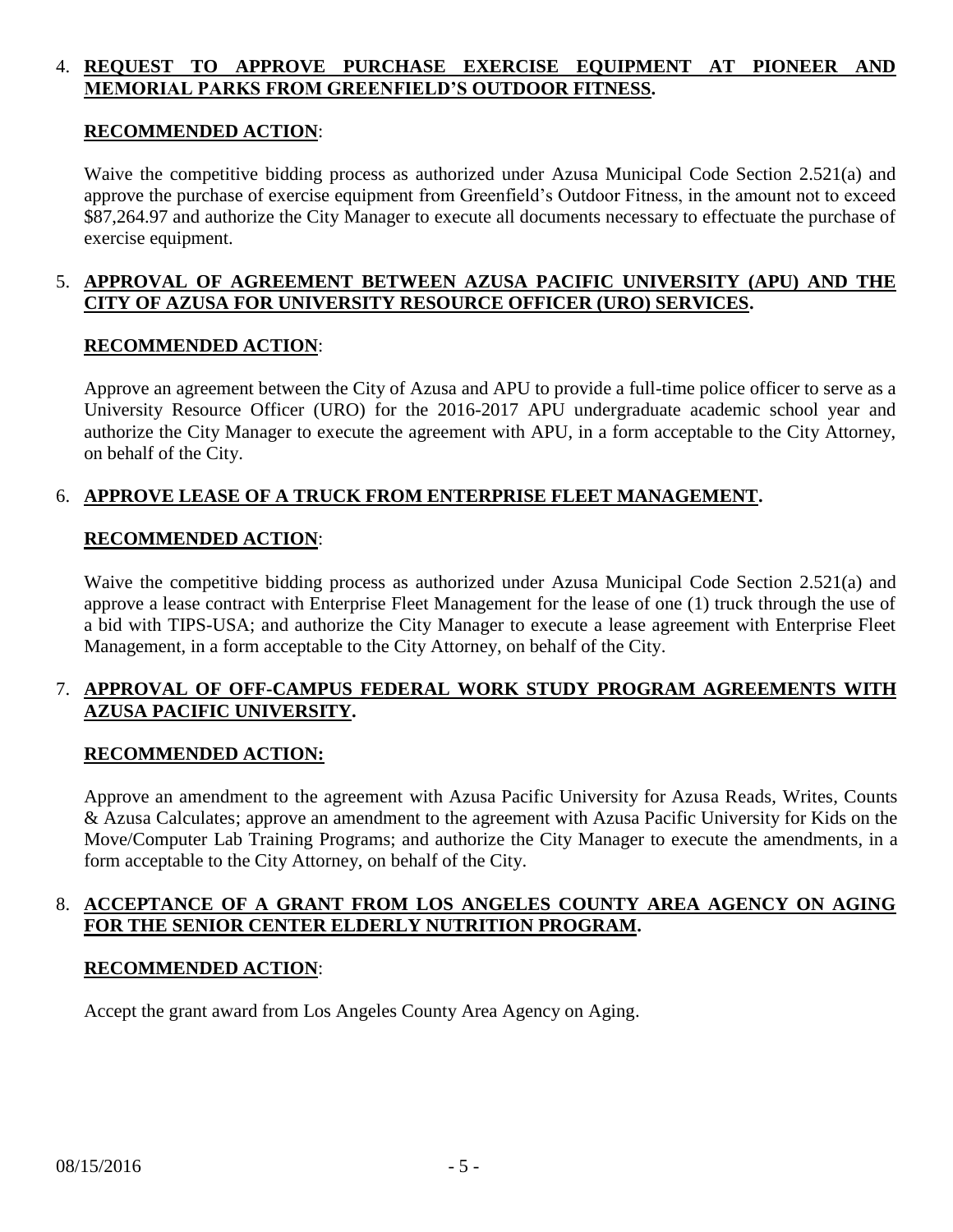# 9. **CONSIDERTION OF A NON-BINDING LETTER AUTHORIZING THE EXPLORATION OF A JOINT POWERS AUTHORITY FOR THE MANAGEMENT OF ENHANCED WATERSHED MANAGEMENT PROGRAM RESPONSIBILITIES.**

#### **RECOMMENDED ACTION**:

Approve a non-binding letter authorizing the exploration of a Joint Powers Authority for the management of Enhanced Watershed Management Program responsibilities in the Rio Hondo / San Gabriel River Watershed Group and authorize the City Manager to execute a non-binding letter on behalf of the City.

# 10. **APPROVAL OF A USE/LEASE AGREEMENT WITH AZUSA PACIFIC UNIVERSITY FOR THE SLAUSON PARK COMMUNITY POOL AND AZUSA AQUATICS CENTER.**

#### **RECOMMENDED ACTION**:

Approve a Use/Lease Agreement with Azusa Pacific University (APU) for Slauson Park Community Pool/Azusa Aquatics Center from August 29, 2016 through May 6, 2017 and authorize the City Manager to execute the Use/Lease agreement in a form acceptable to the City Attorney, on behalf of the City.

# 11. **PURCHASE OF A 2016 FORD POLICE INTERCEPTOR VEHICLE FROM WONDRIES FLEET GROUP.**

#### **RECOMMENDED ACTION**:

Waive the competitive bidding process as authorized under Azusa Municipal Code Section 2.521(a) and approve the purchase of one (1), 2016 Ford Police Interceptor Utility vehicles from Wondries Fleet Group, in an amount not to exceed \$30,182.10; and authorize the City Manager to execute all documents necessary to effectuate this transaction.

# 12. **APPROVAL OF MEMORANDUM OF AGREEMENT BETWEEN THE CITY OF AZUSA AND THE CITIES OF COVINA, LA VERNE, ARCADIA, POMONA, EL MONTE, BALDWIN PARK, CLAREMONT, WEST COVINA, IRWINDALE AND SIERRA MADRE PERTAINING TO ASSISTANCE UNDER THE LAW ENFORCEMENT MUTUAL AID PLAN TO SEEK FIRE MANAGEMENT ASSISTANCE GRANT (FMAG) REIMBURSEMENT FOR COSTS ASSOCIATED WITH THE FISH FIRE AND APPROVAL OF RESOLUTION FOR DESIGNATION OF APPLICANT'S AGENT RESOLUTION FOR NON-STATE AGENCIES DESIGNATING SIGNATURE AUTHORITY FOR DISASTER ASSISTANCE.**

#### **RECOMMENDED ACTION:**

Approve the three (3) year Resolution for Designation of Applicant's Agent for Non-State Agencies and approve the MOA between the City of Azusa and Cities of Covina, La Verne, Arcadia, Pomona, El Monte, Baldwin Park, Claremont, West Covina, Irwindale and Sierra Madre.

# 13. **CITY TREASURER'S STATEMENT OF CASH AND INVESTMENT BALANCES FOR THE MONTH OF JUNE 2016.**

#### **RECOMMENDED ACTION:**

Receive, review, and file the City Treasurer's Report for the month of June 2016.